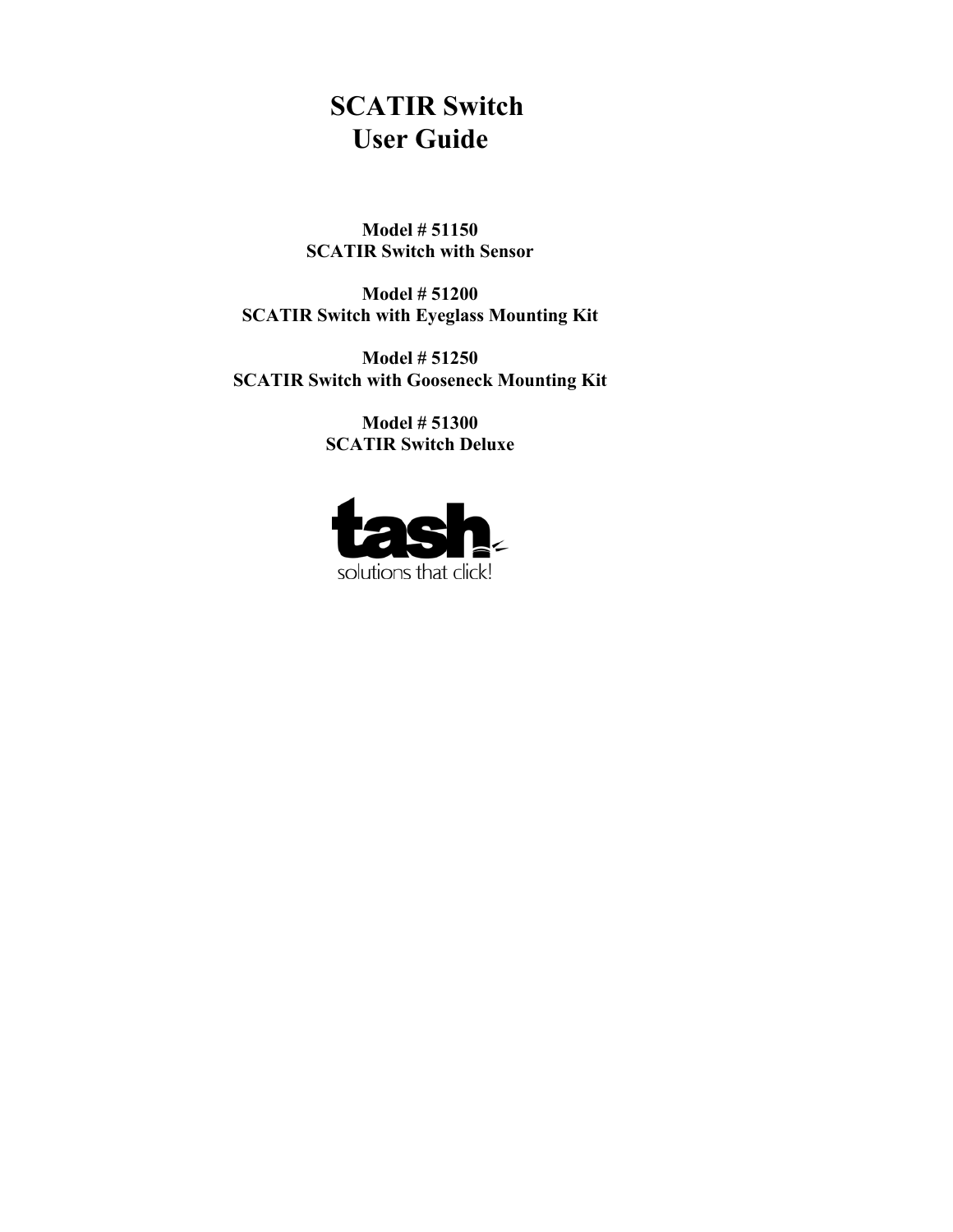## **Table of Contents**

| <b>Introduction</b>         |        |  |
|-----------------------------|--------|--|
| <b>Description</b>          | page 3 |  |
| <b>Front of Sensor Box</b>  | page 4 |  |
| <b>Back of Sensor Box</b>   | page 5 |  |
| <b>Bottom of Sensor Box</b> | page 6 |  |

**Operation** 

| page 7  |
|---------|
| page 7  |
| page 8  |
| page 9  |
| page 10 |
|         |

## Power page 11

## **Mounting**

| Gooseneck       | page 12 |
|-----------------|---------|
| <b>Eyeglass</b> | page 13 |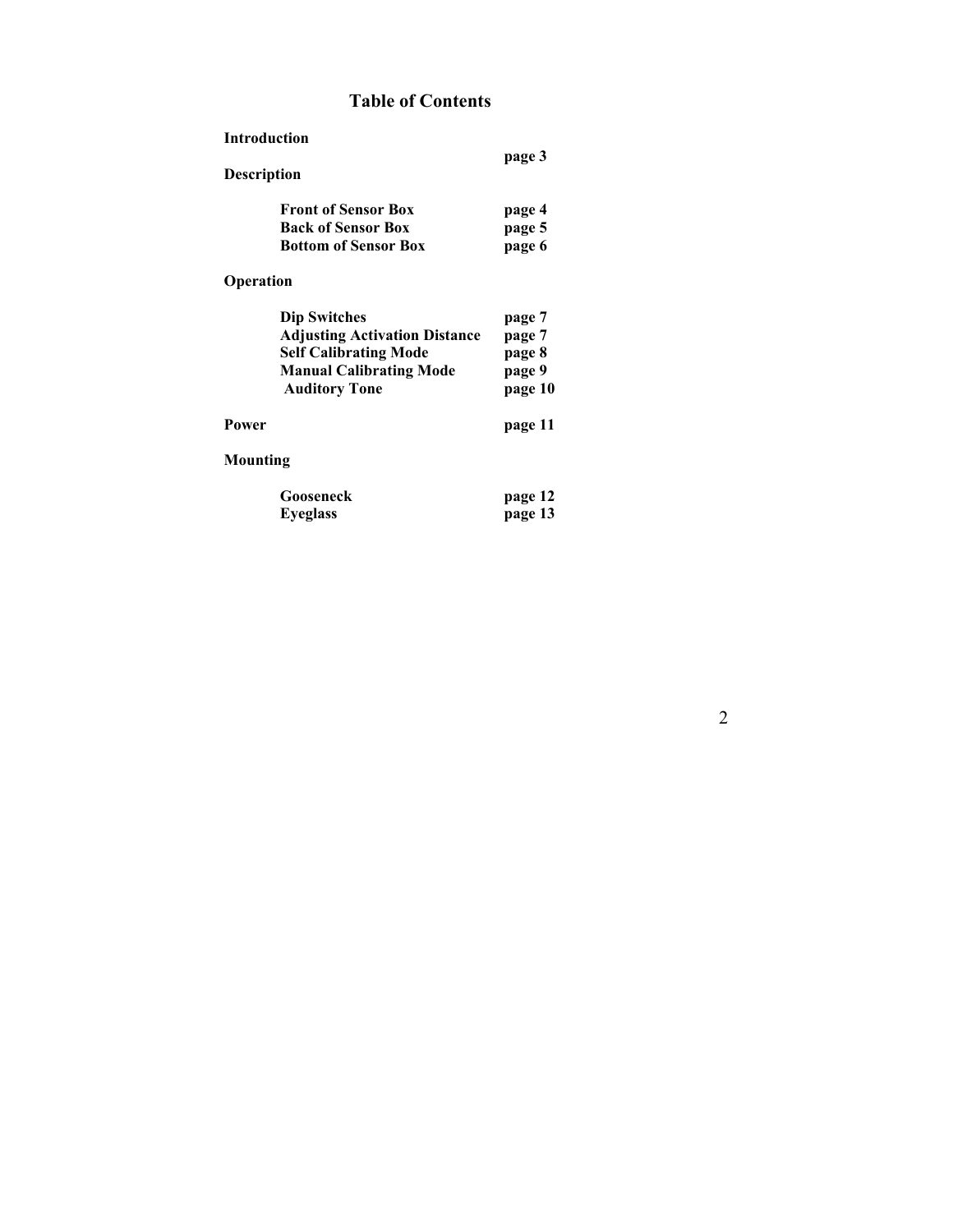## **Introduction**

The Self-Calibrating Auditory Tone Infrared (SCATIR) Switch is a multipurpose momentary-contact optical switch with auditory feedback designed for use by persons who experience difficulty in activating mechanical switches. It works by detecting a beam of reflected pulsed infrared light. It is suitable for use with a variety of movements, including eye-blink, eyebrow movement, finger movement, head movement or facial muscle movement. The controlling body part does not need to be in physical contact with the switch sensor.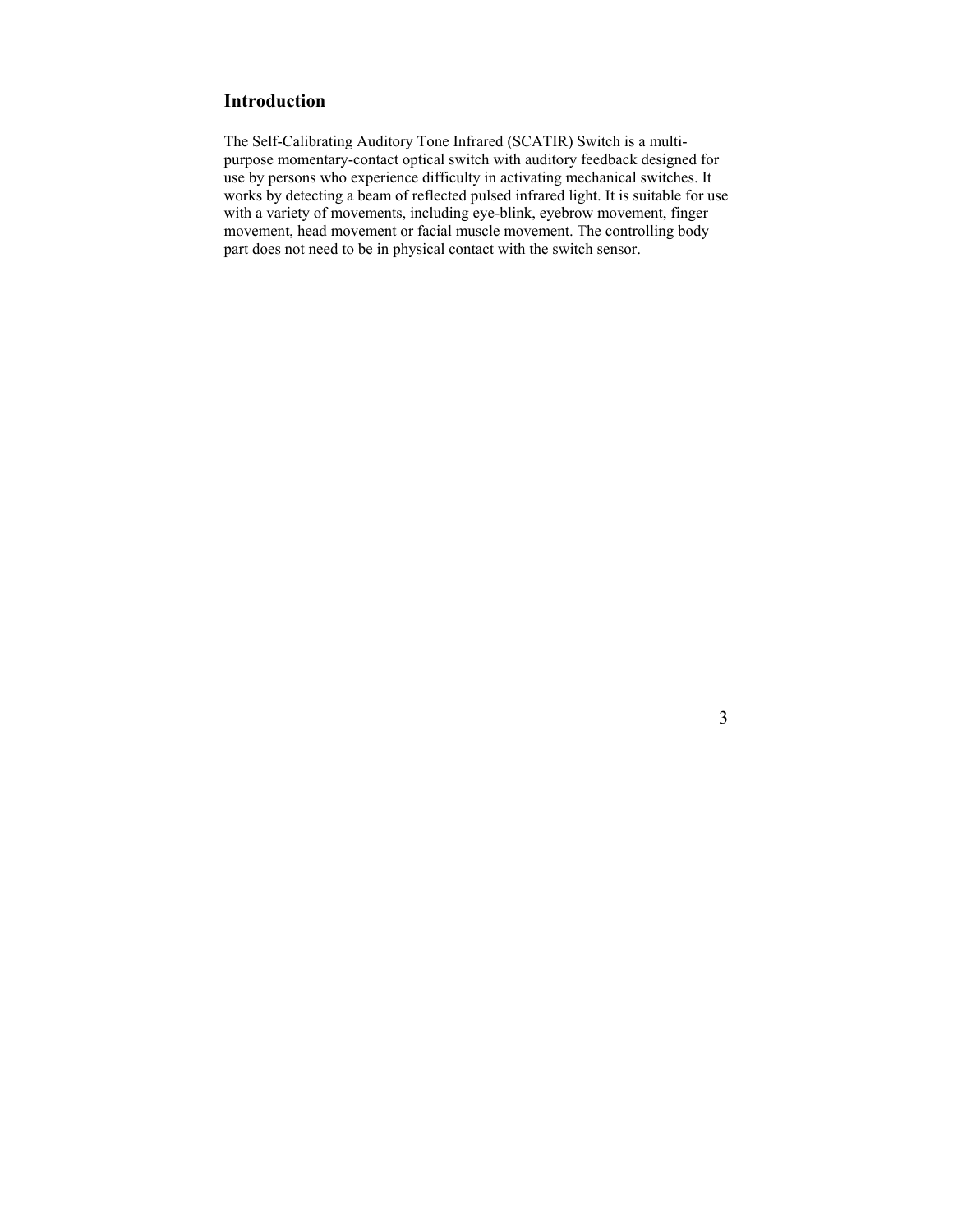# **Description**

# **1. Front of Sensor Box**



| <b>Relay Out:</b>         | Plug the relay cable into this port. It connects directly to the                                                         |
|---------------------------|--------------------------------------------------------------------------------------------------------------------------|
|                           | device you want to control.                                                                                              |
| <b>Relay On:</b>          | This green light is on as long as the relay is closed/switch<br>closure occurs.                                          |
| Valid:                    | The valid light flashes three times when the unit is turned<br>on, when the dip switches are changed or the mode is set. |
| <b>To Sensor:</b>         | The end of the sensor plugs into this port.                                                                              |
|                           | <b>Mode/Status:</b> Flashes when switch closure occurs.                                                                  |
|                           | <b>Sens Power:</b> The red light blinks continuously as long as the sensor box has<br>power.                             |
| Off/On:<br><b>Charge:</b> | Slide to off position when not in use.<br>The light stays on while the unit is being charged.                            |

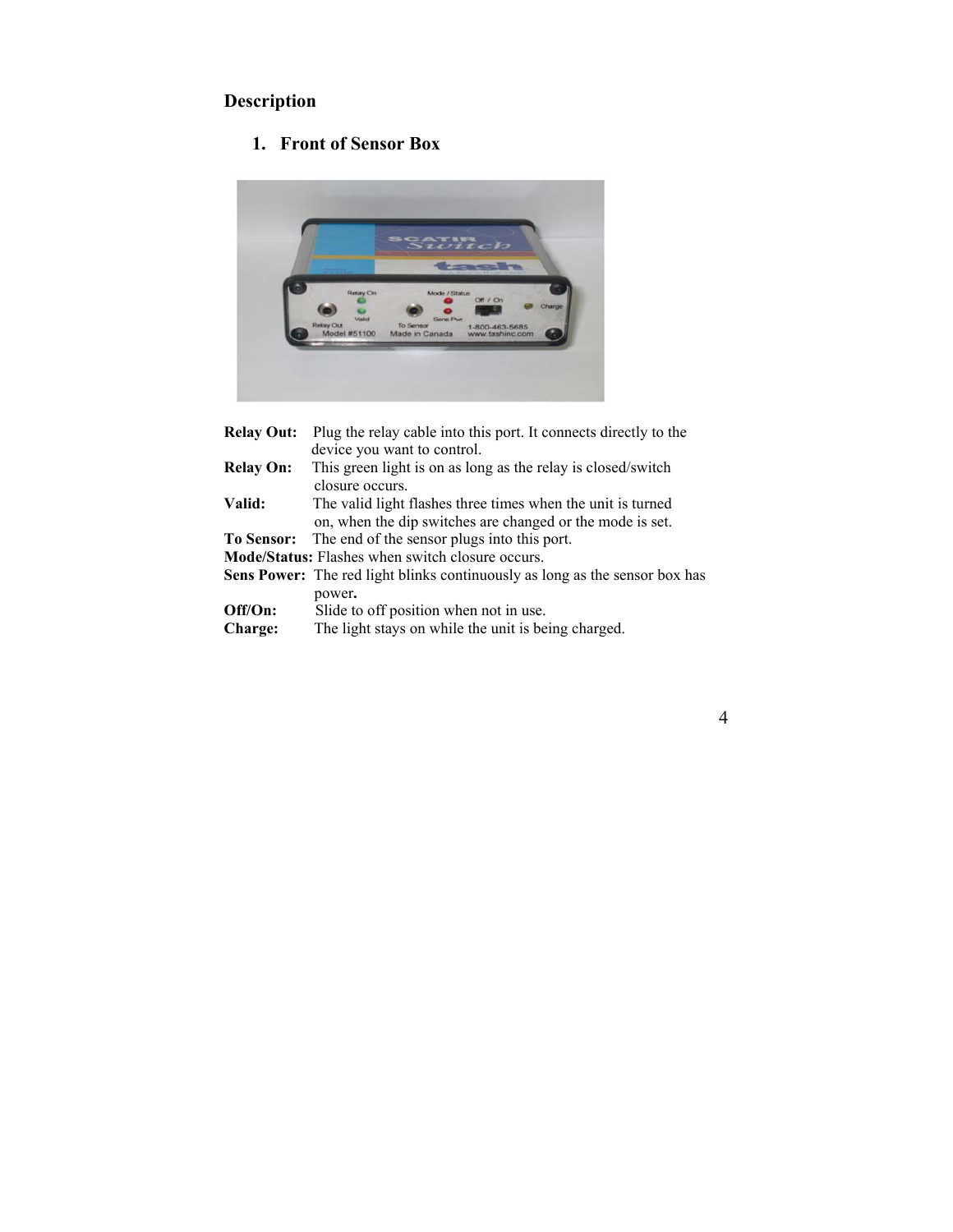# **2. Back of Sensor Box**



| 12/24 VDC: Plug the 12V charger into this port to charge the |
|--------------------------------------------------------------|
| internal 9V rechargeable battery.                            |

**Battery:** This is a rechargeable 9 volt battery that has been installed for you.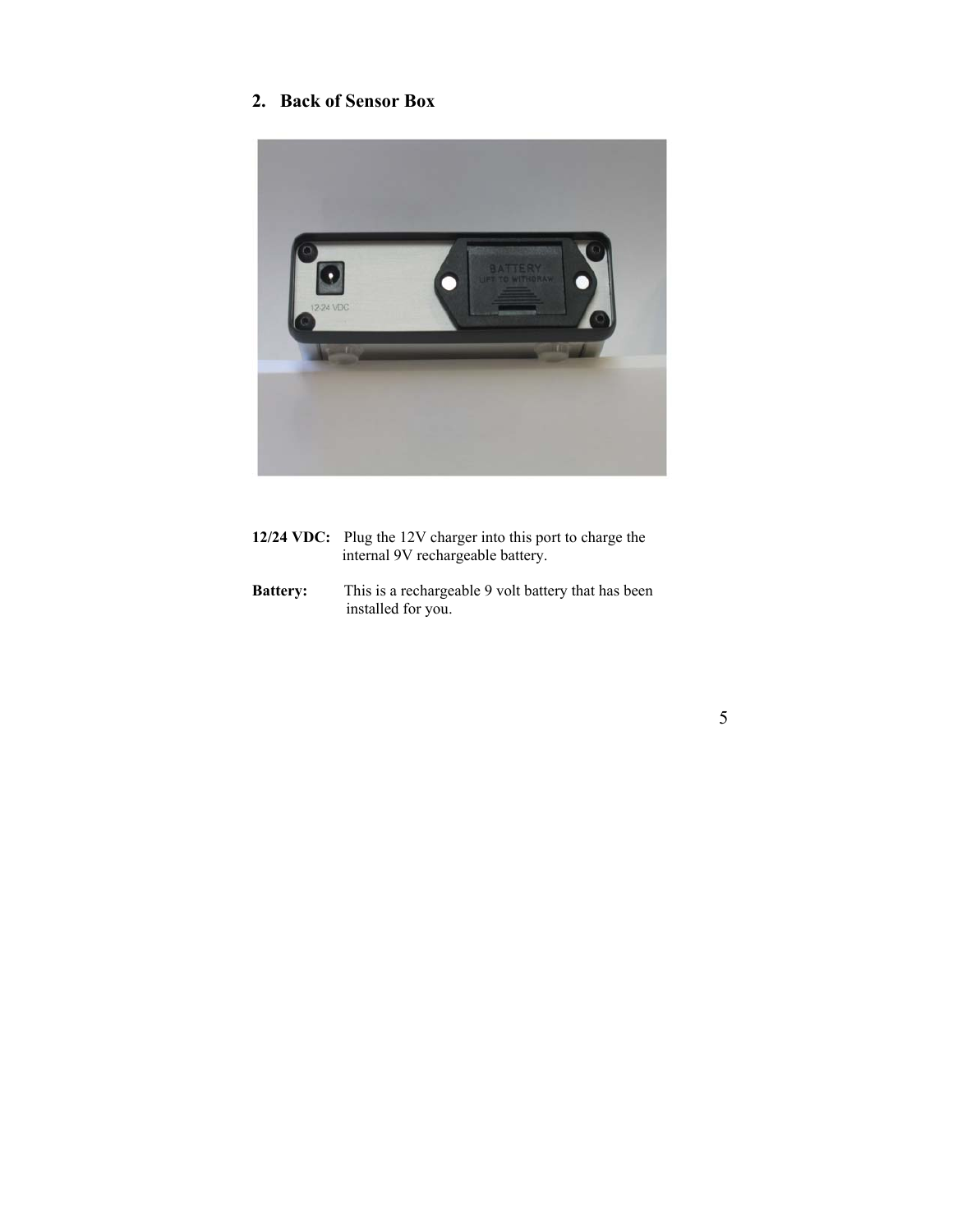# **3. Bottom of Sensor Box**



- **Dip Switches:** These switches are used to control the tone, the sound of the tone and the calibration mode.
- Set Switch: This recessed switch is used when setting the manual calibration.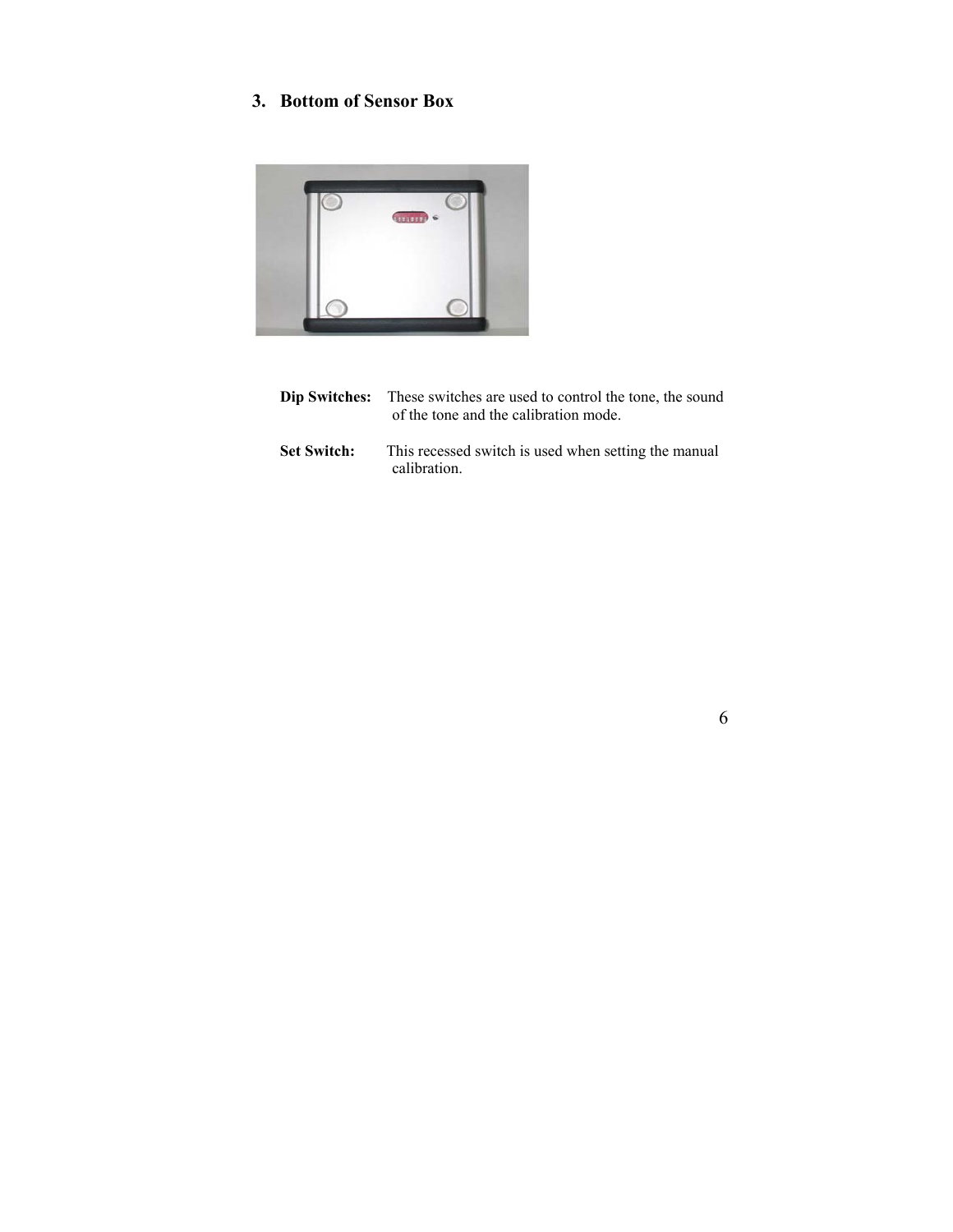## **Operation**

#### **1. Dip Switches**

On the bottom of the unit you will find 4 dip switches or four small white switches. These switches are used to control the tone, the sound of the tone and the calibration.

Up is on. Down is off.

| Beep On                   | SW <sub>1</sub> | Up             |
|---------------------------|-----------------|----------------|
| Beep Off                  | SW <sub>1</sub> | Down           |
| Continuous Tone           | SW <sub>2</sub> | Up             |
| Beep Tone                 | SW <sub>2</sub> | Down           |
| <b>Manual Calibration</b> | SW3             | U <sub>p</sub> |
|                           | SW <sub>4</sub> | Down           |
| Self Calibration          | SW3             | Down           |
|                           | SW4             | Up             |

#### **2. Adjusting Activation Distance**

The maximum distance allowed for activation ("activation distance") can be adjusted from a few centimeters to less than a millimeter. This adjustment can be made manually or automatically (self-calibration), as explained below. When the activation distance is reduced to its minimal value, the switch simulates a zero force touch switch. When activation distance of, say, four centimeters, is chosen, the switch can be activated from as far away as four centimeters.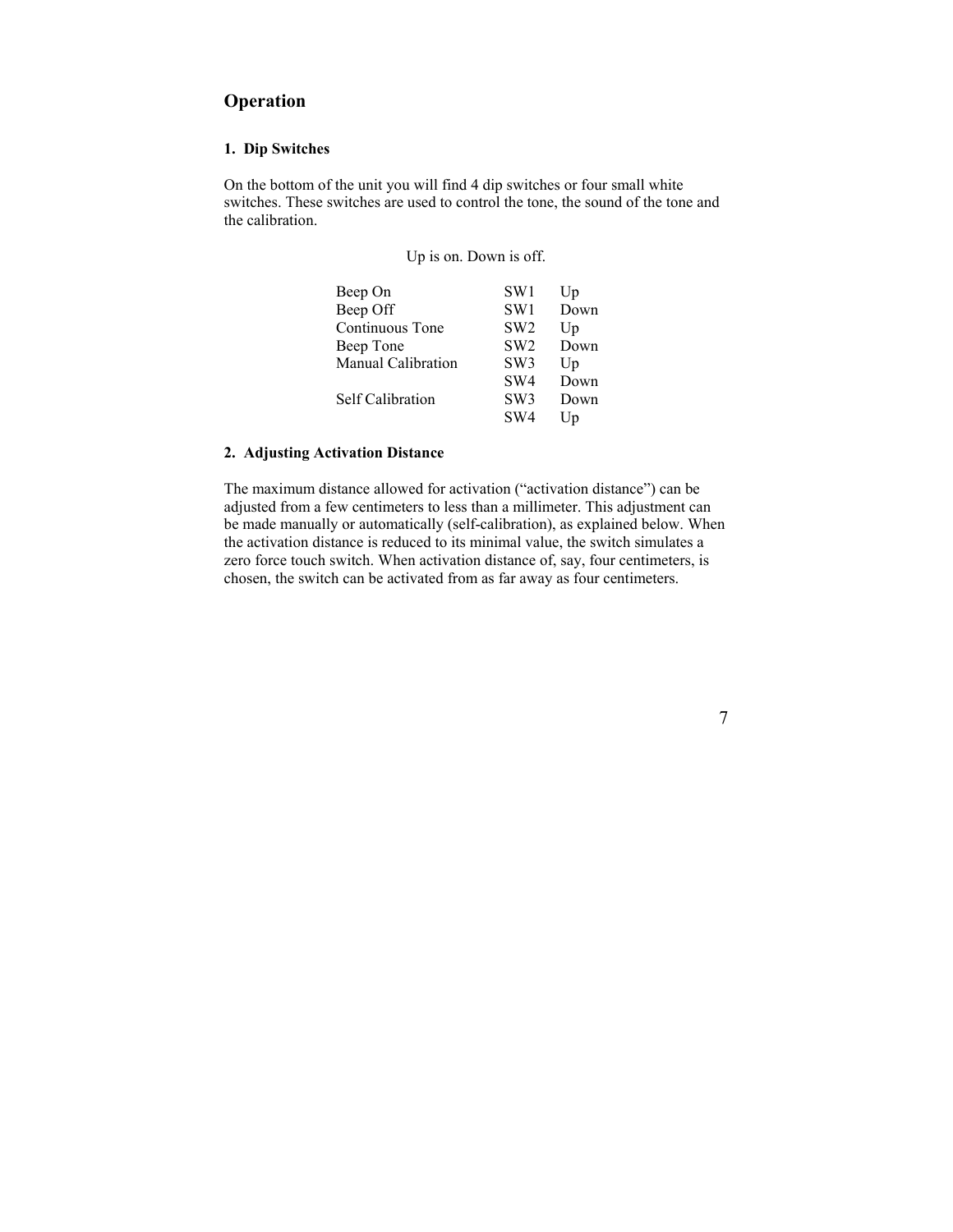#### **3. Self Calibrating Mode**

When the switch is being activated by a body part that cannot always maintain a constant activation distance from the sensor, the switch can be operated in self calibrating mode. In this mode, placing the activating body part at ANY given distance within range of the switch will serve to define that distance as the activation distance. Once activated at this distance, the switch may be turned off by moving the body part completely out of the range of the sensor.

To set the self calibrating mode:

| 1. Turn the sensor box off. |        |          |
|-----------------------------|--------|----------|
| 2. Set the dip switches to: |        | SW3 Down |
|                             | SW4 Up |          |

- 3. Position the sensor.
- 4. Place the body part in front of the sensor.
- 5. Turn the sensor box on.

Once activated the switch will be turned on by moving the body part any where within the range of the sensor.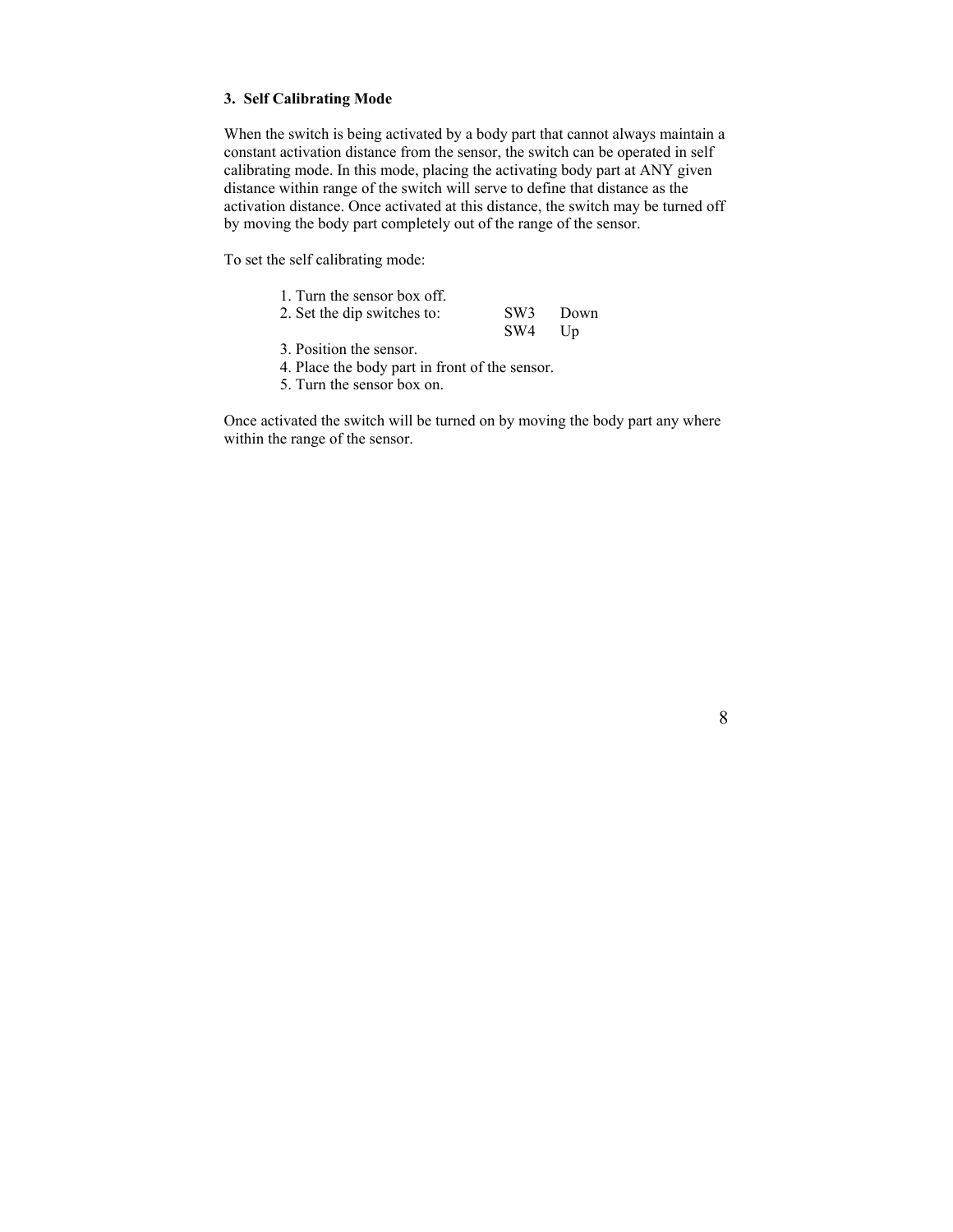#### **4. Manual Calibrating Mode**

When in manual calibrating mode, the activation distance is set by the user.

1. Turn the sensor box off.

| 2. Set the dip switches to: | SW3 Up |          |
|-----------------------------|--------|----------|
|                             |        | SW4 Down |

3. Position the sensor.

- 4. Place the activating body part just beyond the desired activation distance.
- 5. Turn the sensor box on.

 6. Press the set switch beside the Dip Switches with the end of a pencil until you hear three beeps and the valid light flashes three times.

7. The manual calibrating mode is now set.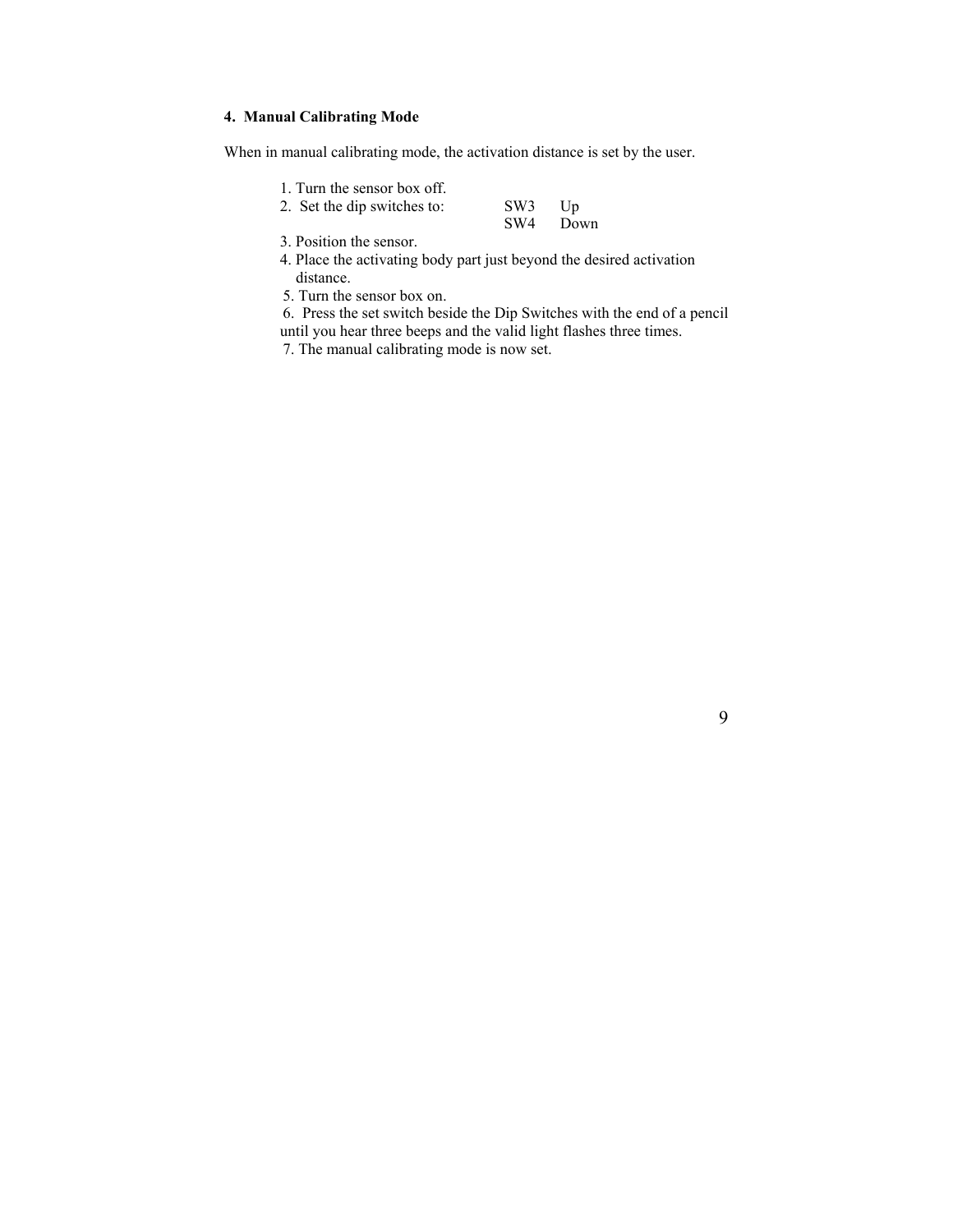#### **5. Auditory Tone**

The switch incorporates an auditory tone which emits a beep when the switch is activated. This auditory feedback can be enabled or disabled by means of a dip switch. The user can select either of two auditory feedback modes:

#### **Beep Tone Mode**:

 A short momentary beep is emitted to indicate activation. The relay light remains on throughout the full period of activation.

#### **Continuous Tone Mode:**

 A tone is emitted which lasts as long as the switch is activated. The relay light remains on throughout the full period of activation.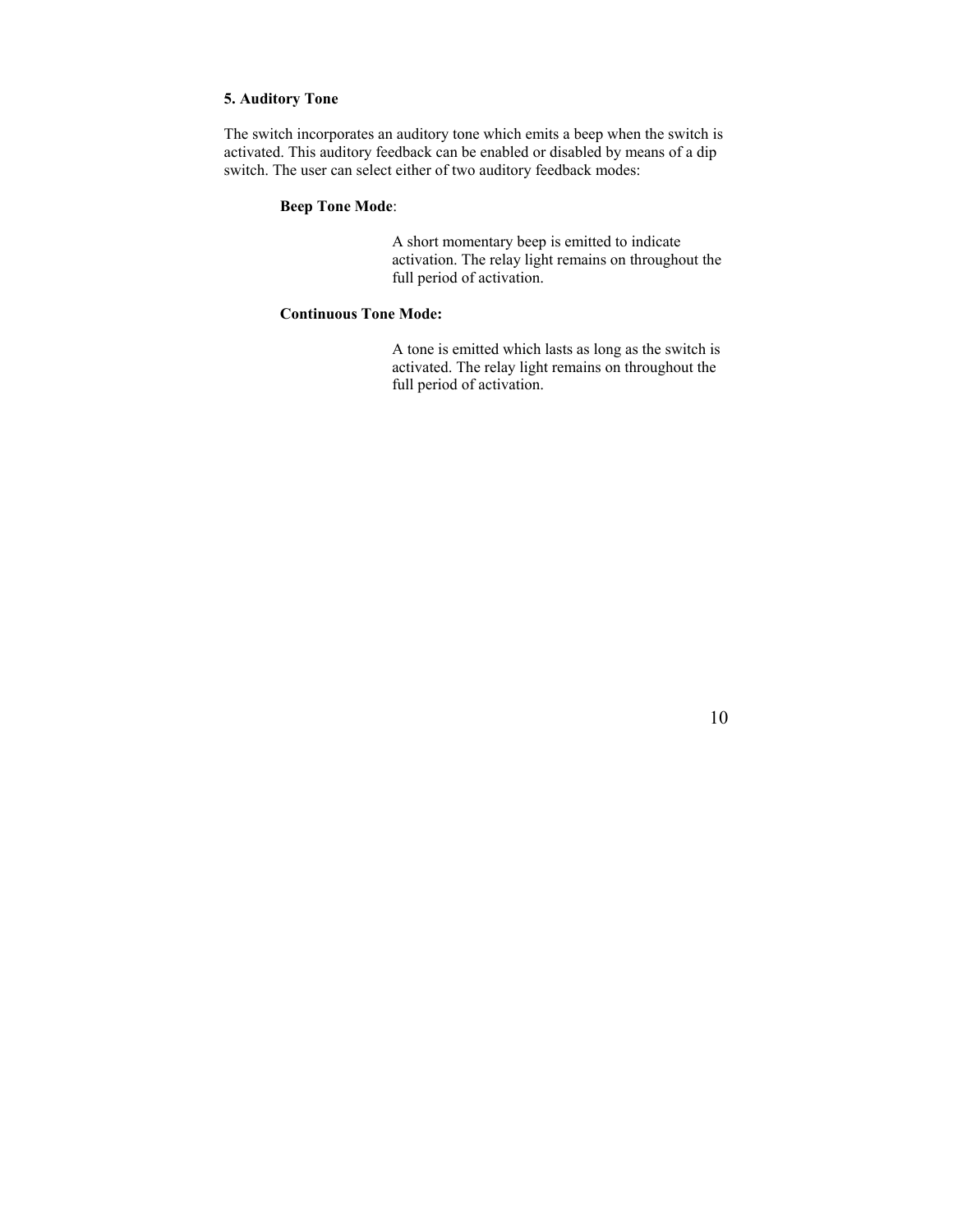#### **Power**

#### **Rechargeable Battery**

To recharge the Nickel Metal Hydride (Ni/MH) battery in the SCATIR switch, plug the power unit into the charger jack labeled "12-24 VDC" on the back of the SCATIR switch. The yellow LED on the front of the box lights up to indicate that the charging current is going into the battery. The charging time for a fully discharged battery is 8 hours with the SCATIR switch turned on or off.

**Do not attempt to charge non-rechargeable batteries. Do not plug the charger into the SCATIR switch if a non-rechargeable battery is installed.**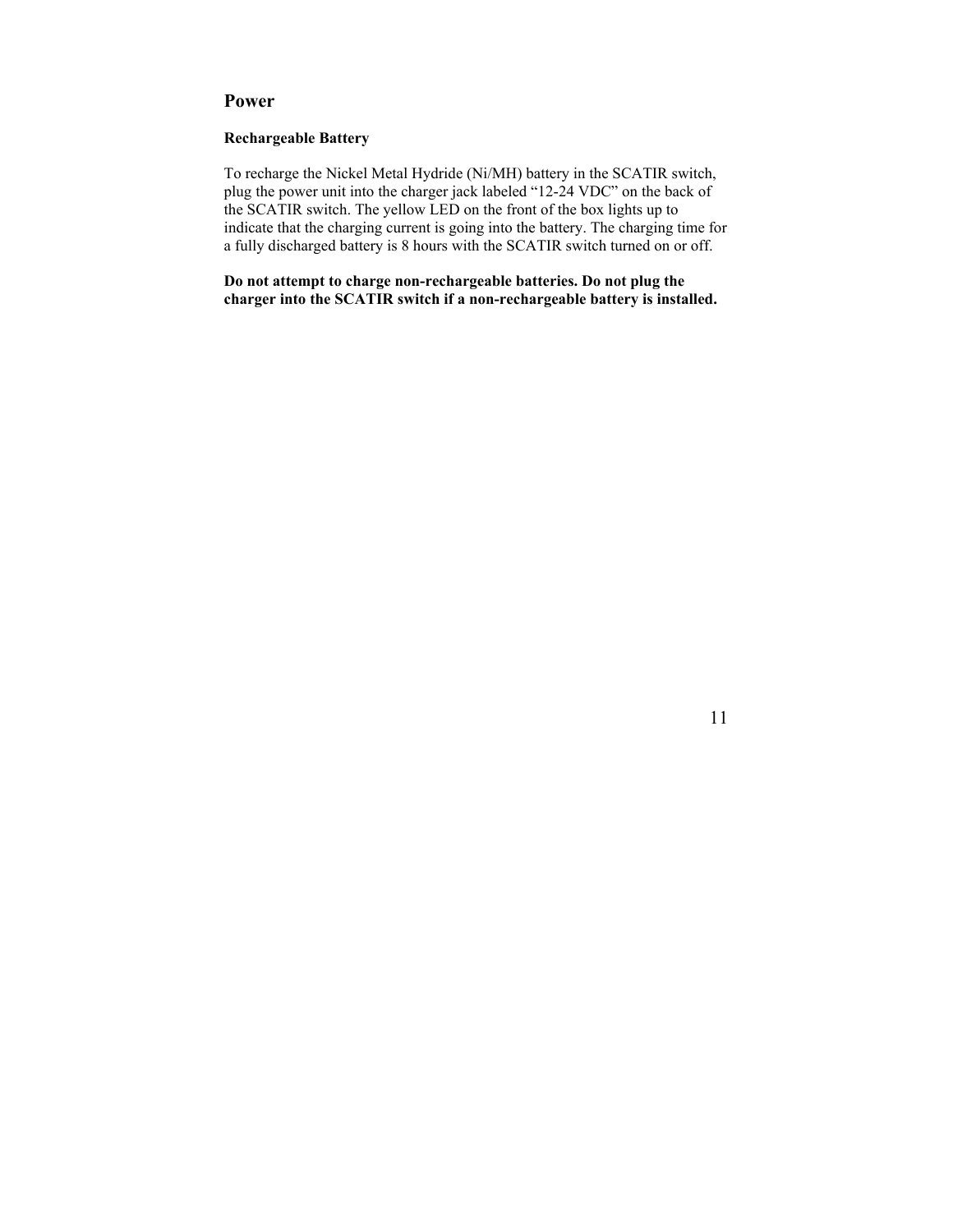### **Mounting**

#### **1. Gooseneck Mounting Option**

The SCATIR switch gooseneck sensor is equipped with a standard  $5/8 - 27$ thread. The kit comes with a variety of clamps and couplers to assist you in mounting the gooseneck. The kit includes:

- ABS Plastic Mounting Plate
- Adhesive-backed Velcro ®
- Quick Release Gooseneck Mount assembly
- X-saddle
- Self Tapping Screws (#10, 1 inch long, Phillips, flat head)
- Band Clamp
- Multi-bit Screw Driver

For more mounting information please go to this site: http://www.msu.edu/~artlang/SCATIR\_Gooseneck/Goosenec k%20Mount%20Kit%20Guide2.pdf

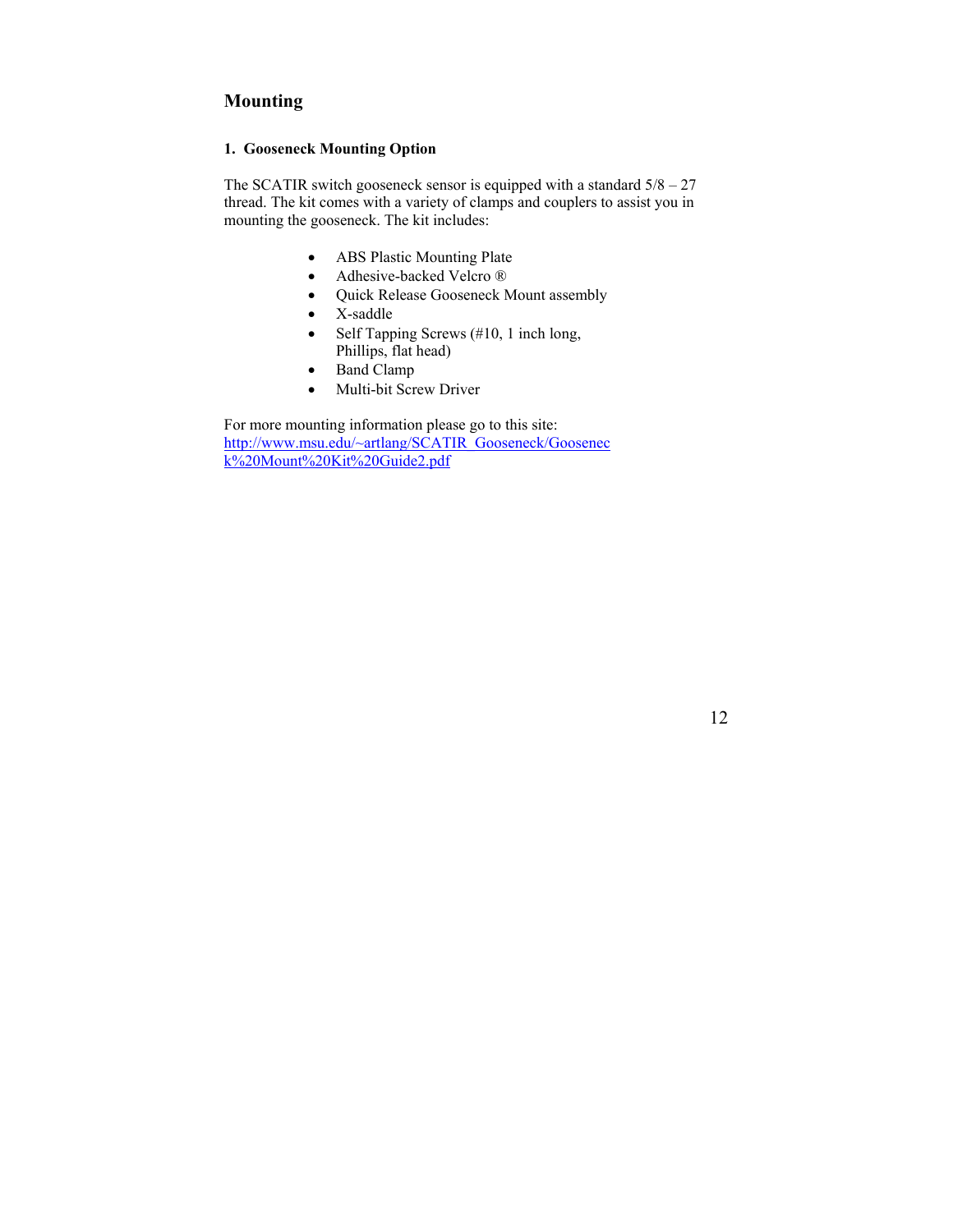#### **2. Eyeglass Mounting Option**

This kit comes with the sensor clamped in a typical position on a set of eyeglass frames. The eyeglass mounting may need to be adjusted to make it work well for the individual user.

The kit includes:

- Two Allen wrenches (5/64")
- Polyurethane bushings
- Sensor Clamp assembly, including two-part polished stainless steel clamp, socket head cap screws (2-56), polyurethane bushing and polyurethane protective grommets.
- Adhesive backed polyurethane tape
- Eyeglass frames
- Angled-head infrared sensor cable

\*You may wish to remount the sensor on another pair of frames. The mounting kit provides additional materials to clamp the sensor in place on different frames. The angled head sensor may be mounted on flat surfaces, under clear lap trays, or on surfaces of wheelchair armrests or headrests. These alternate mounting sites can be used for sensing moving hands, fingers or other body parts.

If the sensor is not pointed at the correct angle, use the following tips to bend the sensor.